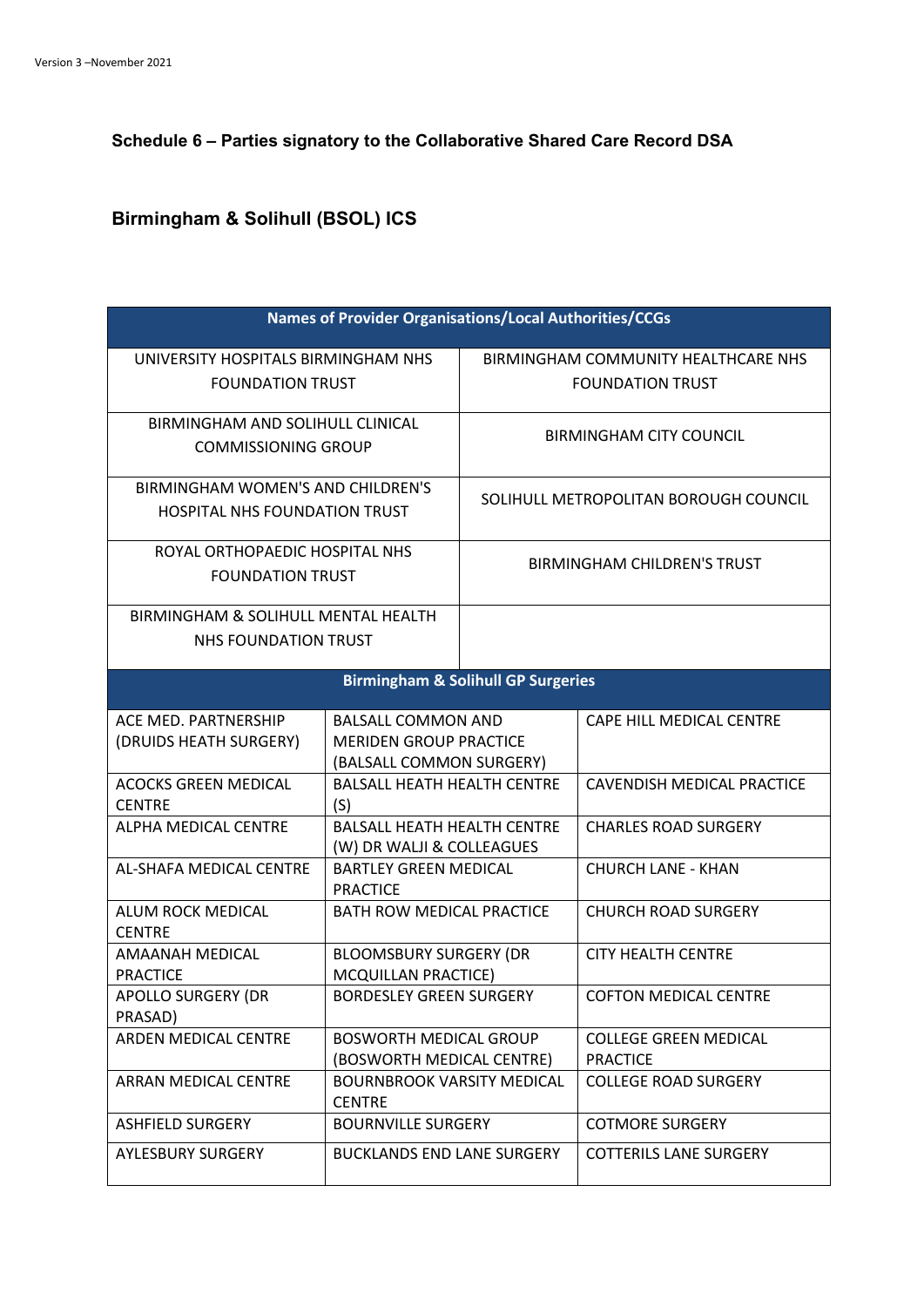| <b>BALDWINS LANE SURGERY</b>                       | <b>BURBURY MEDICAL CENTRE</b>                                                  | CAPE HILL MEDICAL CENTRE                                       |
|----------------------------------------------------|--------------------------------------------------------------------------------|----------------------------------------------------------------|
| <b>COVENTRY ROAD MEDICAL</b><br><b>CENTRE</b>      | <b>HILLCREST SURGERY</b><br>(TWICKENHAM ROAD)                                  | OAKLEAF MEDICAL PRACTICE                                       |
| <b>COVENTRY ROAD PRACTICE</b>                      | HOBS MOAT MEDICAL CENTRE                                                       | <b>OAKWOOD SURGERY</b>                                         |
| <b>CRANES PARK ROAD</b><br><b>SURGERY</b>          | <b>HODGE HILL FAMILY PRACTICE</b>                                              | <b>OMNIA PRACTICE</b>                                          |
| <b>CROFT MEDICAL CENTRE</b>                        | <b>HOLLYMOOR MEDICAL CENTRE</b>                                                | PAK HEALTH CENTRE                                              |
| <b>DORRIDGE SURGERY</b>                            | IRIDIUM MEDICAL PRACTICE,<br>RICHMOND PCC                                      | PARK MEDICAL CENTRE                                            |
| DOVE MEDICAL PRACTICE                              | <b>JIGGINS LANE SURGERY</b>                                                    | PARKFIELD MEDICAL CENTRE                                       |
| DOWNSFIELD MEDICAL<br><b>CENTRE</b>                | <b>KARIS MEDICAL CENTRE</b>                                                    | PARKVIEW MEDICAL GROUP<br>(WEOLEY PARK SURGERY)                |
| <b>DRUID GROUP - EJAZ</b><br><b>MEDICAL CENTRE</b> | <b>KEYNELL COVERT</b>                                                          | PEARL MEDICAL CENTRE                                           |
| EDEN COURT MEDICAL<br><b>PRACTICE</b>              | <b>KHATTAK MEMORIAL SURGERY</b>                                                | POOLWAY MEDICAL CENTRE                                         |
| <b>FEATHERSTONE MEDICAL</b><br><b>CENTRE</b>       | <b>KINGS NORTON SURGERY</b>                                                    | POPLAR PRIMARY CARE CENTRE                                     |
| FERNLEY MEDICAL CENTRE                             | KINGSBURY ROAD MEDICAL<br><b>CENTRE</b>                                        | <b>POPLARS SURGERY</b>                                         |
| <b>FIRS SURGERY</b>                                | KINGSDALE AND PERRY PARK<br><b>SURGERIES (KINGSDALE)</b>                       | <b>QUESLETT MEDICAL CENTRE</b>                                 |
| FIRSTCARE HEALTH CENTRE                            | KINGSFIELD MEDICAL CENTRE                                                      | RESERVOIR ROAD SURGERY                                         |
| <b>FRANKLEY HEALTH CENTRE</b>                      | KINGSHURST MEDICAL PRACTICE                                                    | RICHMOND MEDICAL CENTRE                                        |
| <b>GARRETTS GREEN LANE</b><br><b>SURGERY</b>       | KINGSTANDING CIRCLE SURGERY                                                    | RIDGACRE HOUSE SURGERY                                         |
| <b>GATE MEDICAL CENTRE</b>                         | LEACH HEATH MEDICAL CENTRE                                                     | RIVERBROOK MEDICAL CENTRE                                      |
| <b>GPS HEALTHCARE -</b><br><b>TANWORTH LANE</b>    | LEY HILL SURGERY (NORTHFIELD)                                                  | <b>ROWLANDS ROAD SURGERY</b>                                   |
| <b>GRAFTON ROAD SURGERY</b>                        | LORDSWOOD HOUSE GROUP<br><b>MEDICAL PRACTICE</b><br>(LORDSWOOD HOUSE PRACTICE) | <b>SALTLEY &amp; FERNBANK MEDICAL</b><br>PRACTICE (SALTLEY HC) |
| <b>GREEN LANE SURGERY</b>                          | <b>LOZELLS MEDICAL PRACTICE</b>                                                | SCHOOLACRE ROAD SURGERY                                        |
| <b>GREENFIELD MEDICAL</b><br><b>PRACTICE</b>       | <b>MANOR HOUSE LANE SURGERY</b>                                                | SELLY OAK HEALTH CENTRE                                        |
| <b>GREENRIDGE SURGERY</b>                          | MAYPOLE HEALTH CENTRE (DR<br>YAP)                                              | <b>SELLY PARK SURGERY</b>                                      |
| <b>GREET MEDICAL PRACTICE</b>                      | MILLENNIUM MEDICAL CENTRE                                                      | <b>SHAH ZAMAN SURGERY</b>                                      |
| <b>HALL GREEN HEALTH</b>                           | MIRFIELD SURGERY - SAHAY                                                       | <b>SHENLEY GREEN SURGERY</b>                                   |
| HAMD MEDICAL PRACTICE                              | MMP (EATON WOOD MEDICAL<br>CENTRE)                                             | SHERWOOD HOUSE MEDICAL<br><b>PRACTICE</b>                      |
| <b>HAMPTON SURGERY</b>                             | MOOR GREEN LANE MEDICAL<br><b>CENTRE</b>                                       | SMALL HEATH MEDICAL<br><b>PRACTICE</b>                         |
| HARBORNE MEDICAL<br><b>PRACTICE</b>                | MOSELEY MEDICAL CENTRE                                                         | SOLIHULL HEALTHCARE<br>PARTNERSHIP (GROVE SURGERY)             |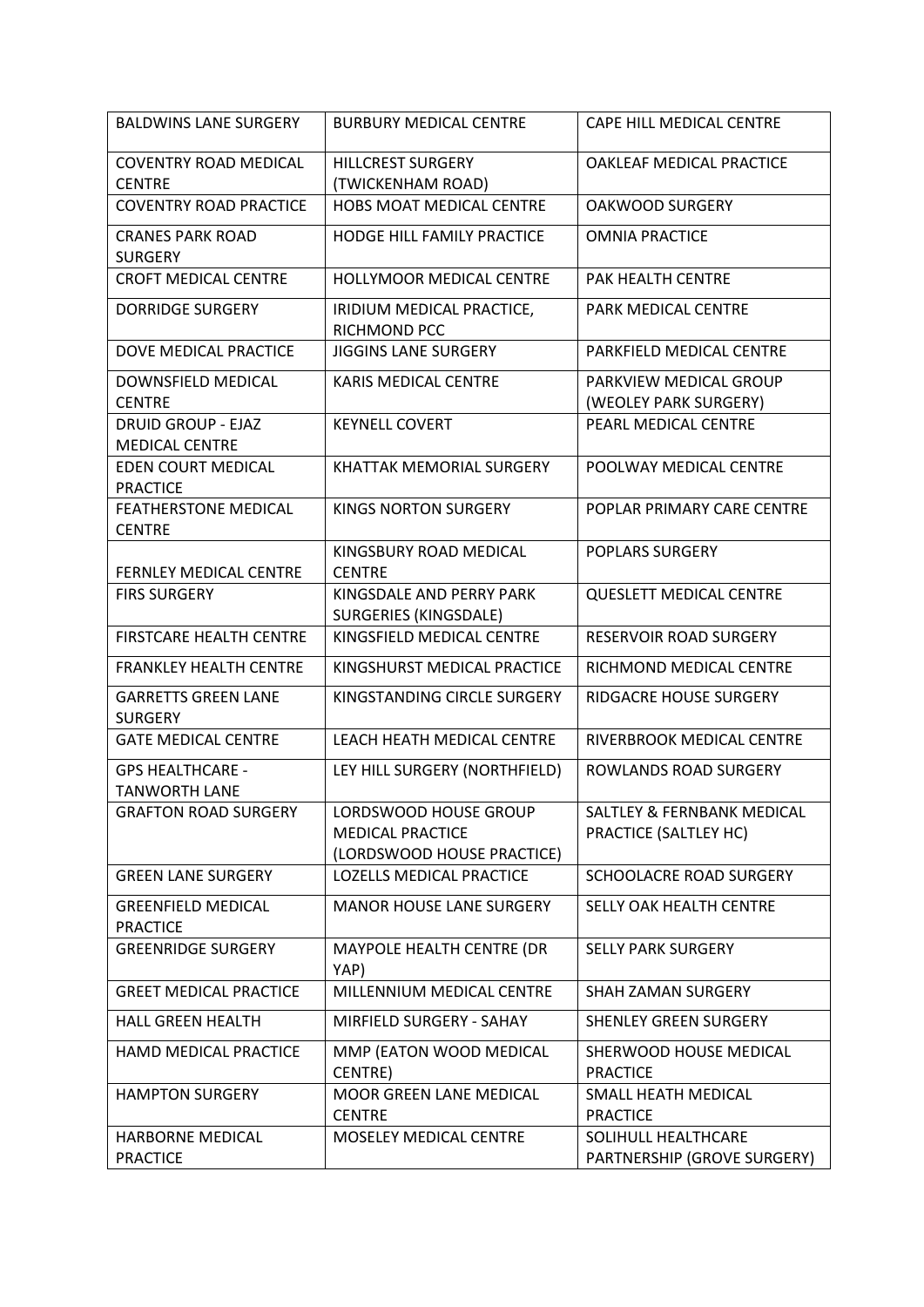| <b>HARLEQUIN SURGERY</b>                                                                                                                                            | <b>NASEBY MEDICAL CENTRE</b>                             | SPARK MEDICAL GROUP<br>(SPARKBROOK COMMUNITY &<br><b>HEALTH CENTRE)</b> |
|---------------------------------------------------------------------------------------------------------------------------------------------------------------------|----------------------------------------------------------|-------------------------------------------------------------------------|
| <b>HAWKESLEY MEDICAL</b><br><b>PRACTICE</b>                                                                                                                         | NECHELLS PRACTICE                                        | SPRINGFIELD MEDICAL PRACTICE                                            |
| <b>HAWTHORNS SURGERY</b>                                                                                                                                            | <b>NORTHBROOK GROUP PRACTICE</b>                         | SPRINGFIELD SURGERY                                                     |
| <b>HIGHGATE MEDICAL CENTRE</b>                                                                                                                                      | NORTHWOOD MEDICAL<br><b>PRACTICE</b>                     | ST HELIERS MEDICAL PRACTICE<br>(DR ROSS AND PARTNERS)                   |
| ST MARGARET'S MEDICAL<br><b>PRACTICE</b>                                                                                                                            | THE HILL GENERAL PRACTICE                                | WARD END MEDICAL CENTRE                                                 |
| ST. CLEMENTS SURGERY                                                                                                                                                | THE LIMES MEDICAL CENTRE<br>(ALSO FINCH RD PRIMARY CARE) | WEATHER OAK MEDICAL CENTRE                                              |
| <b>STOCKLAND GREEN</b><br>PRACTICE (DR KHUROO'S<br>PRACTICE)                                                                                                        | THE MANOR PRACTICE (JAMES<br>PRESTON HEALTH CENTRE)      | <b>WEST HEATH PCC</b>                                                   |
| <b>STRENSHAM ROAD</b><br><b>SURGERY</b>                                                                                                                             | THE OAKS MEDICAL CENTRE<br>(SHADY LANE)                  | <b>WEST HEATH SURGERY</b>                                               |
| SUMMERFIELD PCC (DR<br><b>KULSHRETHA FP)</b>                                                                                                                        | THE SHELDON PRACTICE                                     | <b>WOODGATE VALLEY HEALTH</b><br><b>CENTRE</b>                          |
| <b>SUTTON COLDFIELD GROUP</b><br>PRACTICE (TUDOR)                                                                                                                   | THE SURGERY (COVENTRY ROAD /<br><b>AUBERY ROAD)</b>      | <b>WOODLAND ROAD SURGERY</b>                                            |
| <b>SUTTON ROAD SURGERY</b>                                                                                                                                          | THE WAND MEDICAL PRACTICE                                | <b>WYCHALL LANE SURGERY</b>                                             |
| <b>SWAN MEDICAL CENTRE</b>                                                                                                                                          | <b>TUDOR STOCKLAND GREEN</b>                             | YARDLEY GREEN MEDICAL<br><b>CENTRE</b>                                  |
| SWANSWELL MEDICAL<br><b>CENTRE</b>                                                                                                                                  | UNIVERSITY MEDICAL PRACTICE                              | YARDLEY MEDICAL CENTRE                                                  |
| THE BALAJI SURGERY,<br>SPARKBROOK COMMUNITY<br>& HEALTH CENTRE                                                                                                      | UNIVERSITY SOUTHGATE<br><b>PRACTICE</b>                  | YARDLEY WOOD HEALTH CENTRE                                              |
| THE CASTLE PRACTICE                                                                                                                                                 | VICTORIA ROAD SURGERY                                    |                                                                         |
| THE HEALTH XCHANGE                                                                                                                                                  | <b>WAKE GREEN SURGERY</b>                                |                                                                         |
| The following organisations are geographically outside BSOL, but are already signatory to the BSOL<br>ShCR DSA and will also be signatory to the Collaborative ShCR |                                                          |                                                                         |
| <b>BLACK COUNTRY HEALTHCARE TRUST</b>                                                                                                                               |                                                          |                                                                         |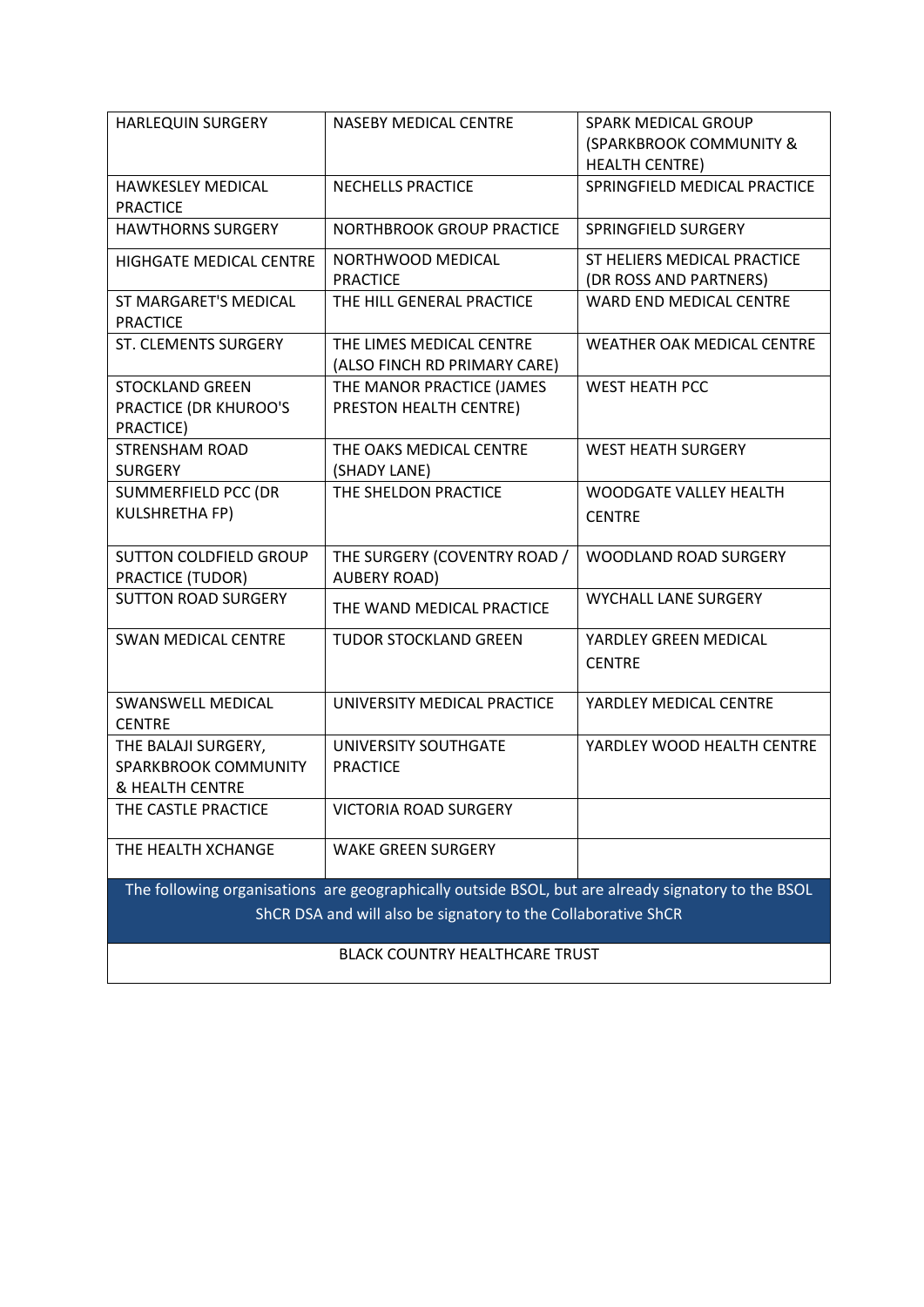## **Coventry & Warwickshire (C&W) ICS**

| <b>Names of Provider Organisations/Local Authorities/CCGs</b> |                                         |  |
|---------------------------------------------------------------|-----------------------------------------|--|
| SOUTH WARWICKSHIRE NHS FOUNDATION TRUST                       | COVENTRY AND WARWICKSHIRE CLINICAL      |  |
|                                                               | <b>COMMISSIONING GROUP</b>              |  |
| <b>GEORGE ELLIOT HOSPITAL NHS TRUST</b>                       | <b>COVENTRY CITY COUNCIL</b>            |  |
| <b>COVENTRY AND WARWICKSHIRE NHS</b>                          | <b>WARWICKSHIRE COUNTY COUNCIL</b>      |  |
| <b>PARTNERSHIP TRUST</b>                                      |                                         |  |
| UNIVERSITY HOSPITALS COVENTRY AND                             |                                         |  |
| <b>WARWICKSHIRE NHS TRUST</b>                                 |                                         |  |
| <b>Coventry &amp; Warwickshire GP Surgeries</b>               |                                         |  |
| <b>South Warwickshire</b>                                     |                                         |  |
| POOL MEDICAL CENTRE                                           | <b>FENNY COMPTON SURGERY</b>            |  |
| <b>SHENINGTON SURGERY</b>                                     | <b>AVONSIDE HEALTH CENTRE</b>           |  |
| <b>CASTLE MEDICAL CENTRE</b>                                  | <b>BRIDGE HOUSE MEDICAL CENTRE</b>      |  |
| <b>CROFT MEDICAL CENTRE</b>                                   | <b>BISHOPS TACHBROOK</b>                |  |
| LISLE COURT MEDICAL CENTRE                                    | <b>CLARENDON LODGE MEDICAL PRACTICE</b> |  |
| <b>GAINSBOROUGH HALL</b>                                      | <b>BIDFORD HEALTH CENTRE</b>            |  |
| ROTHER HOUSE MEDICAL CENTRE                                   | <b>ROSEBIRD SURGERY</b>                 |  |
| HENLEY-IN-ARDEN MEDICAL CENTRE                                | SHIPSTON MEDICAL CENTRE                 |  |
| SOUTHAM SURGERY                                               | PRIORY MEDICAL CENTRE                   |  |
| <b>BRESE AVENUE SURGERY</b>                                   | <b>CAPE ROAD SURGERY</b>                |  |
| <b>CUBBINGTON ROAD SURGERY</b>                                | <b>HASTING HOUSE SURGERY</b>            |  |
| KINETON PHARMACY                                              | <b>WATERSIDE MEDICAL CENTRE</b>         |  |
| ABBEY MEDICAL CENTRE                                          | SHERBOURNE MEDICAL CENTRE               |  |
| <b>TRINITY COURT SURGERY</b>                                  | <b>CLAVERDON SURGERY</b>                |  |
| <b>HARBURY SURGERY</b>                                        | <b>BISHOPS ITCHINGTON</b>               |  |
| TANWORTH IN ARDEN MEDICAL CENTRE                              | ALCESTER HEALTH CENTRE                  |  |
| <b>SPA MEDICAL CENTRE</b>                                     | <b>ARROW SURGERY</b>                    |  |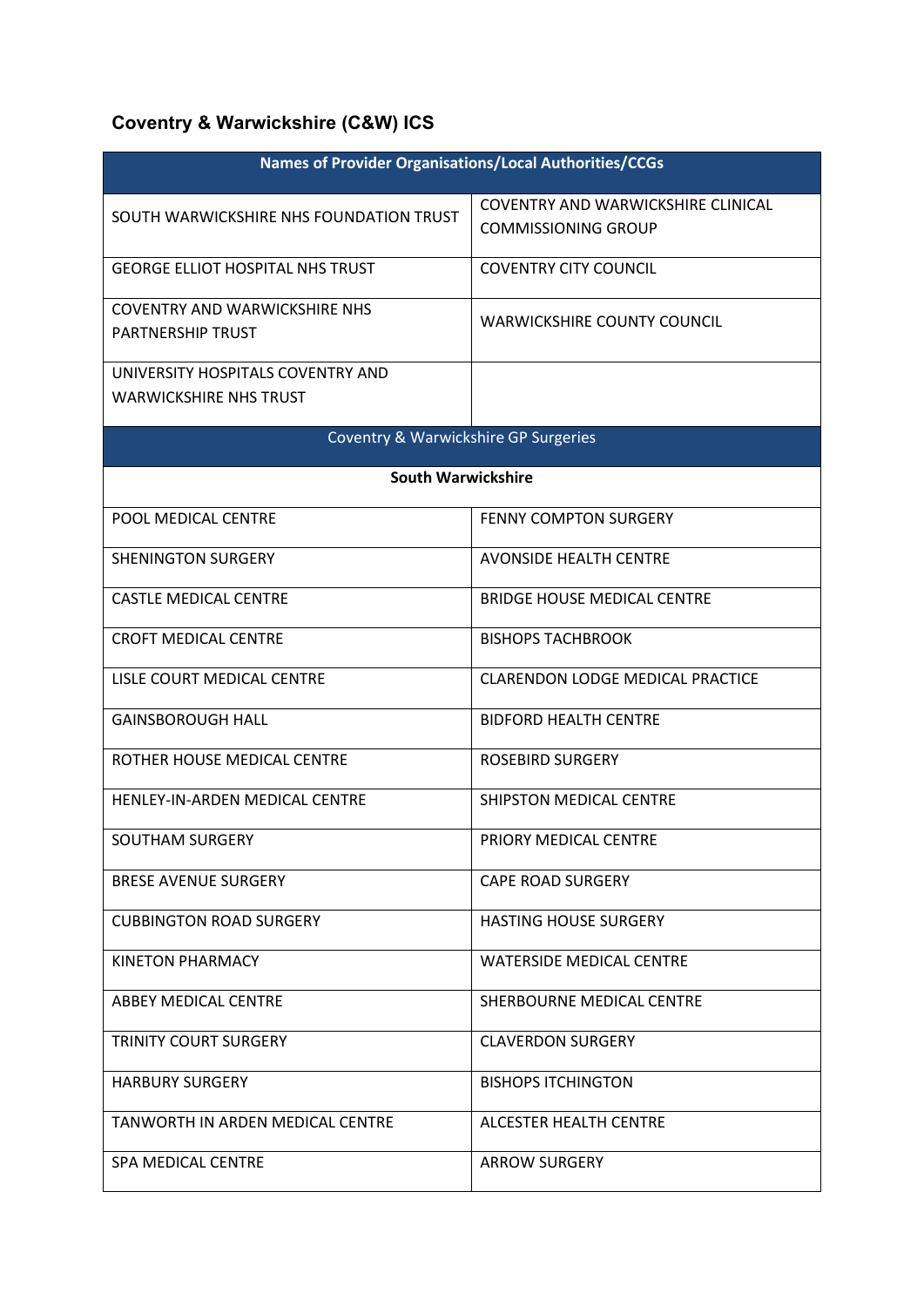| KINETON SURGERY (VALE OF RED HORSE)   | <b>TYSOE SURGERY</b>               |  |
|---------------------------------------|------------------------------------|--|
| <b>CHASE MEADOW HEALTH CENTRE</b>     | WHITNASH MEDICAL CENTRE            |  |
| <b>MEON MEDICAL CENTRE</b>            | <b>BUDBROOKE MEDICAL CENTRE</b>    |  |
| WARWICK GATES FAMILY HEALTH CLINIC    | <b>LAPWORTH SURGERY</b>            |  |
| ST WULFSTAN SURGERY                   |                                    |  |
| <b>Coventry &amp; Rugby</b>           |                                    |  |
| ALLESLEY PARK MEDICAL CENTRE          | DR BALLANTYNE WARWICK UNIVERSITY   |  |
| ALLESLEY VILLAGE SURGERY              | <b>ANCHOR CENTRE</b>               |  |
| <b>BALLIOL ROAD SURGERY</b>           | <b>BEECH TREE MEDICAL PRACTICE</b> |  |
| BENNFIELD MEDICAL CENTRE              | <b>BROOKSIDE SURGERY</b>           |  |
| <b>BROOMFIELD PARK MEDICAL CENTRE</b> | DR PARKER - WARWICK UNIVERSITY     |  |
| <b>BROWNSOVER MEDICAL CENTRE</b>      | <b>BILTON GREEN SURGERY</b>        |  |
| <b>CENTRAL SURGERY</b>                | <b>CENTRAL MEDICAL CENTRE</b>      |  |
| <b>CLIFTON ROAD SURGERY (26)</b>      | <b>CLAY LANE MEDICAL PRACTICE</b>  |  |
| <b>COVENTRY GP GROUP OF PRACTICES</b> | COPSEWOOD MEDICAL CENTRE           |  |
| <b>DUNCHURCH SURGERY</b>              | DR SIHOTA - BROAD STREET           |  |
| <b>ENGLETON HOUSE</b>                 | <b>EDGWICK MEDICAL CENTRE</b>      |  |
| FOLESHILL SURGERY (ALLIANCE TEACHING) | DR THOMSON - COVENTRY UNIVERSITY   |  |
| <b>FORUM HEALTH CENTRE</b>            | <b>FORREST MEDICAL CENTRE</b>      |  |
| <b>GODIVA GROUP PRACTICE</b>          | <b>GEORGE ELIOT MEDICAL CENTRE</b> |  |
| HENLEY GREEN MEDICAL CENTRE           | <b>GOVIND HEALTH CENTRE</b>        |  |
| HILLFIELDS - DR BANO                  | THE CROSSLEY PRACTICE              |  |
| <b>HOLBROOKS HEALTH TEAM</b>          | HILLFIELDS - DR SANI               |  |
| DR SMITH - STATION AVENUE             | <b>JUBILEE HEALTHCARE</b>          |  |
| <b>KENYON MEDICAL CENTRES</b>         | <b>KENSINGTON ROAD SURGERY</b>     |  |
| LIMBRICK WOOD SURGERY                 | DR KENYON BRANDON ROAD             |  |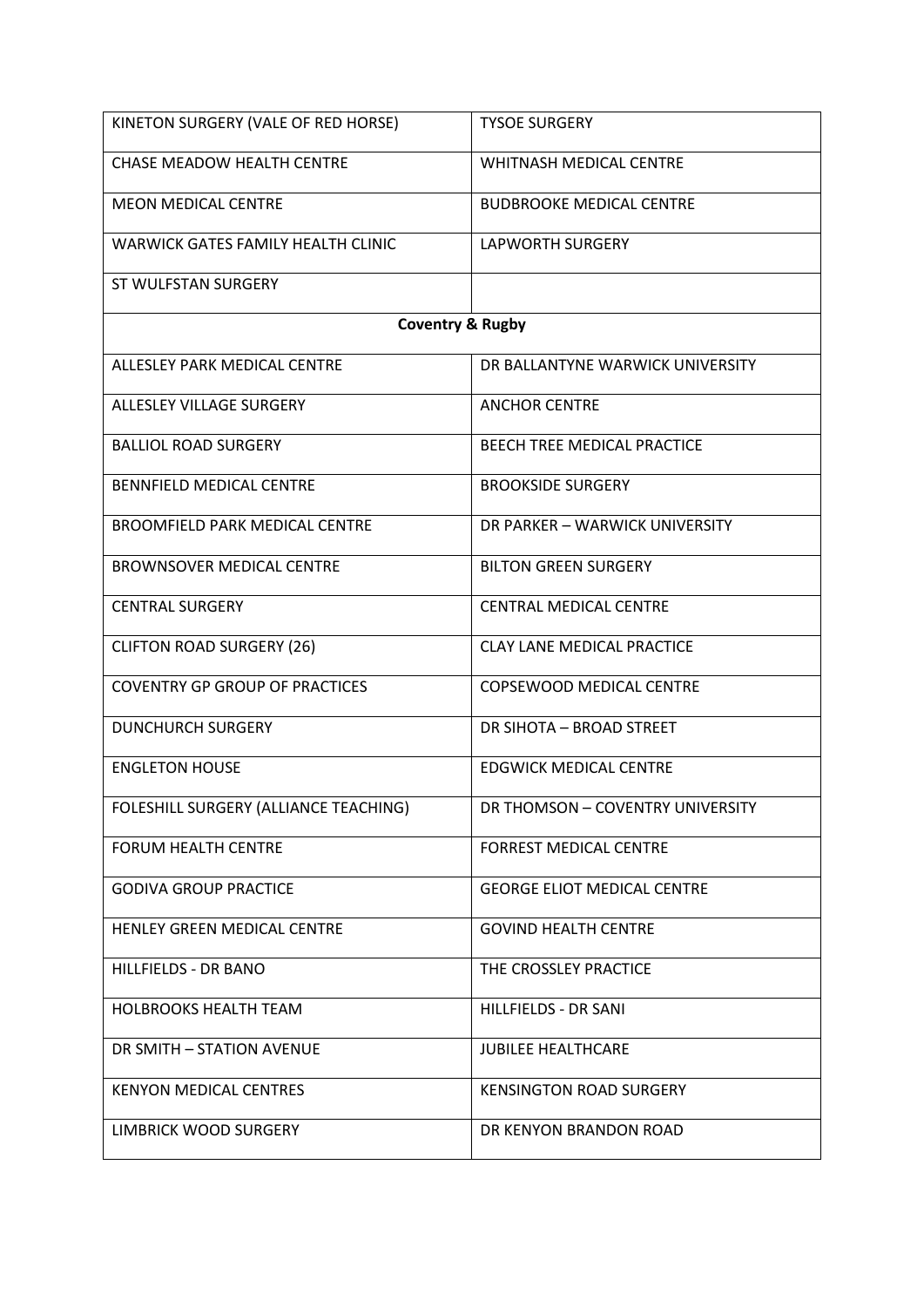|                                 | LONGFORD PRIMARY CARE CENTRE - DR  |  |
|---------------------------------|------------------------------------|--|
| DR LYALL – BELL GREEN           | <b>PRINCEWILL &amp; PARTNERS</b>   |  |
| MARKET QUARTER MEDICAL PRACTICE | <b>MANSFIELD MEDICAL CENTRE</b>    |  |
|                                 |                                    |  |
| <b>PARADISE MEDICAL CENTRE</b>  | <b>MOSELEY AVENUE SURGERY</b>      |  |
| PARK LEYS MEDICAL PRACTICE      | <b>PARK HOUSE SURGERY</b>          |  |
|                                 |                                    |  |
| PRIORY GATE PRACTICE            | PHOENIX FAMILY CARE                |  |
| <b>REVEL SURGERY</b>            | <b>QUINTON PARK MEDICAL CENTRE</b> |  |
| DR MOHAN                        | SKY BLUE MEDICAL GROUP             |  |
|                                 |                                    |  |
| ST GEORGES ROAD SURGERY         | SPRINGFIELD MEDICAL PRACTICE       |  |
| <b>BREDON AVENUE SURGERY</b>    | STOKE ALDERMOOR MEDICAL CENTRE     |  |
| DR CHOUDREE - GOODYERS END      | THE GABLES MEDICENTRE              |  |
|                                 |                                    |  |
| <b>TORCROSS MEDICAL CENTRE</b>  | THE MERIDIAN                       |  |
| <b>WESTSIDE MEDICAL CENTRE</b>  | <b>WALSGRAVE HEALTH CENTRE</b>     |  |
| DR KUKREJA - MAYORS CROFT       | WESTWOOD MEDICAL CENTRE            |  |
| <b>WILLENHALL OAK</b>           | WHITEHALL MEDICAL PRACTICE         |  |
| <b>WINDMILL SURGERY</b>         | WILLENHALL PRIMARY CARE CENTRE 1   |  |
| <b>WOODEND HEALTH CENTRE</b>    | <b>WOLSTON SURGERY</b>             |  |
| WOODWAY MEDICAL CENTRE          | <b>WOODSIDE MEDICAL CENTRE</b>     |  |
| <b>Warwickshire North</b>       |                                    |  |
| ARBURY MEDICAL CENTRE           | <b>GRANGE MEDICAL CENTRE (THE)</b> |  |
| <b>ATHERSTONE SURGERY</b>       | HAZELWOOD GROUP PRACTICE           |  |
|                                 |                                    |  |
| <b>BEDWORTH HEALTH CENTRE</b>   | <b>MANOR COURT SURGERY</b>         |  |
| <b>BULKINGTON SURGERY</b>       | <b>OLD MILL SURGERY</b>            |  |
| CAMPHILL GP LED HEALTH CENTRE   | <b>PEAR TREE SURGERY</b>           |  |
| <b>CHANCERY LANE SURGERY</b>    | <b>HURLEY BRANCH</b>               |  |
|                                 |                                    |  |
| <b>CHAPEL END SURGERY</b>       | <b>QUEENS ROAD SURGERY</b>         |  |
| <b>CHAUCER SURGERY (THE)</b>    | <b>RED ROOFS SURGERY</b>           |  |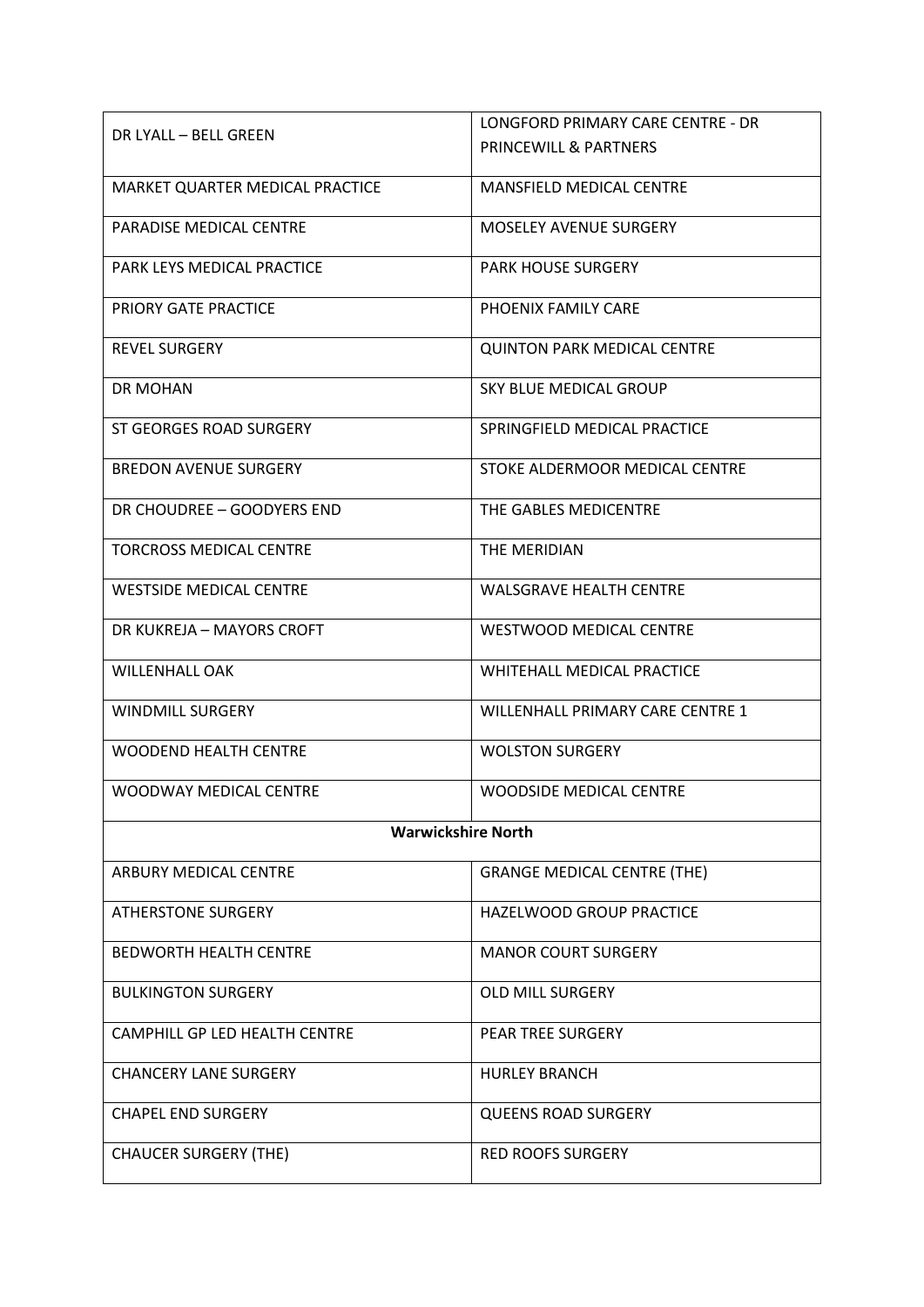| <b>COLE HOUSE SURGERY (THE)</b>      | <b>RIVERSLEY ROAD</b>                |
|--------------------------------------|--------------------------------------|
| DORDON AND POLESWORTH GROUP PRACTICE | <b>RUGBY ROAD SURGERY</b>            |
| POLESWORTH BRANCH                    | <b>BEDWORTH BRANCH</b>               |
| SATIS HOUSE MEDICAL PRACTICE         | <b>BADDESLEY ENSOR HEALTH CENTRE</b> |
| SPRING HILL MEDICAL CENTRE           | STOCKINGFORD MEDICAL CENTRE          |
| <b>GALLEY COMMON</b>                 | <b>WHITESTONE SURGERY</b>            |
| <b>STATION STREET SURGERY</b>        | <b>WOODLANDS SURGERY</b>             |

## **Herefordshire & Worcestershire (H&W) ICS**

| Names of Provider Organisations/Local Authorities/CCGs                   |                                                      |  |
|--------------------------------------------------------------------------|------------------------------------------------------|--|
| NHS HEREFORDSHIRE & WORCESTERSHIRE<br>CLINICAL COMMISSIONING GROUP (CCG) | <b>HEREFORDSHIRE COUNCIL</b>                         |  |
| WORCESTERSHIRE ACUTE HOSPITALS NHS TRUST                                 | ST RICHARD'S HOSPICE FOUNDATION,<br><b>WORCESTER</b> |  |
| WYE VALLEY ACUTE HOSPITALS NHS TRUST                                     | PRIMROSE HOSPICE, BROMSGROVE                         |  |
| WEST MIDLANDS AMBULANCE SERVICE NHS<br><b>TRUST</b>                      | ST MICHAEL'S HOSPICE HEREFORD                        |  |
| HEREFORDSHIRE AND WORCESTERSHIRE HEALTH<br>AND CARE NHS TRUST            | WYRE FOREST, KEMP HOSPICE                            |  |
| <b>Herefordshire &amp; Worcestershire GP Surgeries</b>                   |                                                      |  |
| <b>Herefordshire GP Surgeries</b>                                        |                                                      |  |
| <b>ALTON STREET SURGERY</b>                                              | LEDBURY HEALTH PARTNERSHIP                           |  |
| <b>BELMONT MEDICAL CENTRE</b>                                            | <b>MUCH BIRCH SURGERY</b>                            |  |
| <b>CANTILUPE SURGERY</b>                                                 | <b>NUNWELL SURGERY</b>                               |  |
| <b>COLWALL SURGERY</b>                                                   | <b>PENDEEN SURGERY</b>                               |  |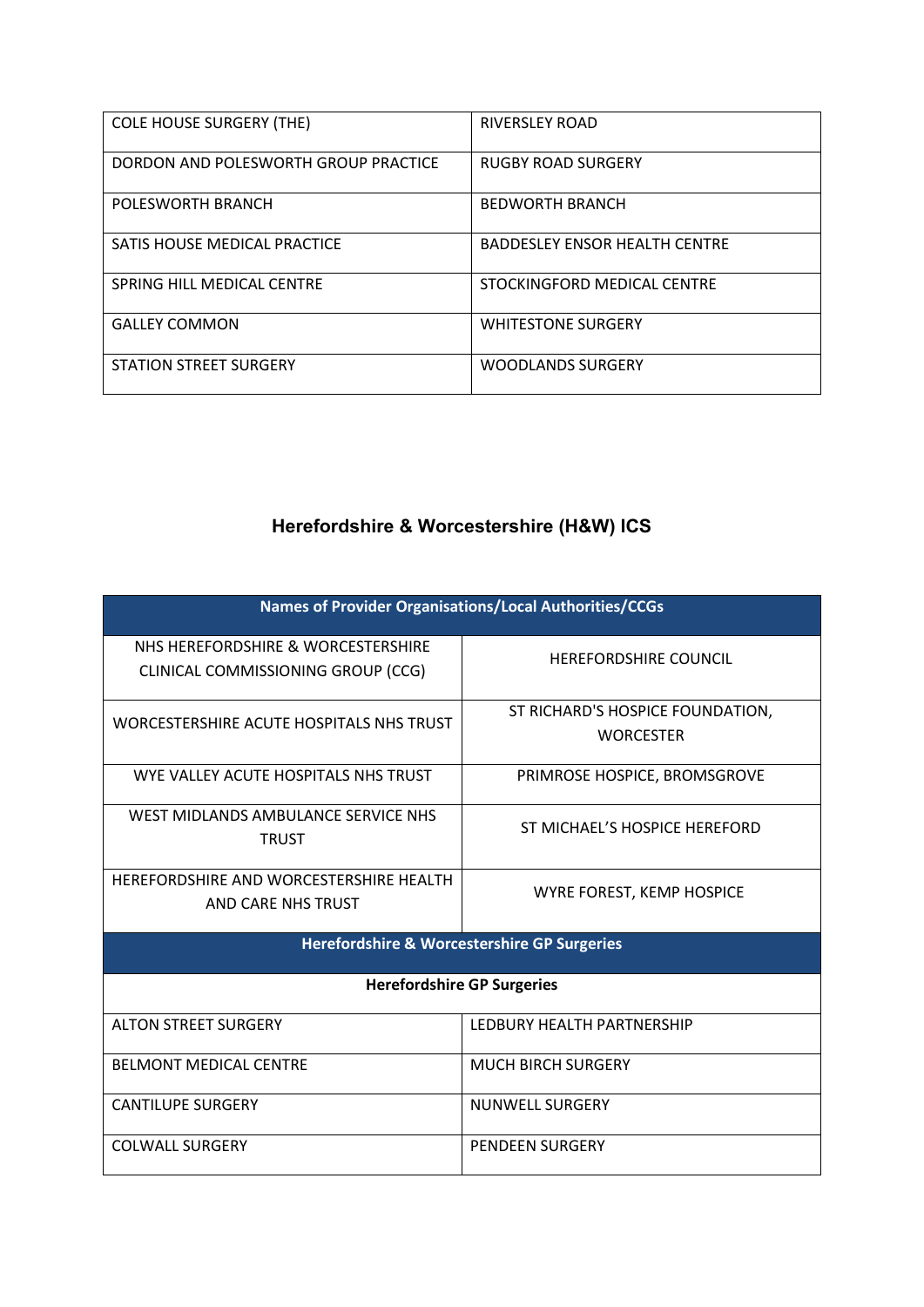| <b>CRADLEY SURGERY</b>            | THE MARCHES SUGERY                                       |
|-----------------------------------|----------------------------------------------------------|
| <b>FOWNHOPE MEDICAL CENTRE</b>    | KINGSLAND SURGERY                                        |
| <b>EWYAS HAROLD</b>               | MORTIMER MEDICAL CENTRE - LEINTWARDINE<br><b>SURGERY</b> |
| PETERCHURCH (BRANCH)              | <b>ORLETON SURGERY (BRANCH)</b>                          |
| HEREFORDSHIRE MEDICAL GROUP       | <b>WARGRAVE HOUSE SURGERY</b>                            |
| THE KINGSTONE SURGERY             | <b>WEOBLEY SURGERY</b>                                   |
| KINGTON MEDICAL PRACTICE          |                                                          |
|                                   | Herefordshire & Worcestershire GP Surgeries              |
| PRACTICE PLUS GROUP               |                                                          |
|                                   | <b>Worcestershire GP Surgeries</b>                       |
| <b>ABBEY MEDICAL PRACTICE</b>     | <b>HOLLYOAKS MEDICAL CENTRE</b>                          |
| ABBOTTSWOOD MEDICAL CENTRE        | <b>HOLLYWOOD MEDICAL PRACTICE</b>                        |
| <b>ALBANY HOUSE SURGERY</b>       | KIDDERMINSTER MEDICAL CENTRE                             |
| AYLMER LODGE COOKLEY PARTNERSHIP  | <b>KNIGHTWICK SURGERY</b>                                |
| <b>BARBOURNE HEALTH CENTRE</b>    | <b>MALVERN HEALTH CENTRE</b>                             |
| <b>BARN CLOSE SURGERY</b>         | <b>MERSTOW GREEN MEDICAL PRACTICE</b>                    |
| <b>BARNT GREEN SURGERY</b>        | <b>NEW COURT SURGERY</b>                                 |
| BEWDLEY MEDICAL PRACTICE          | NEW ROAD SURGERY, BROMSGROVE                             |
| <b>BREDON HILL SURGERY</b>        | NEW ROAD SURGERY, RUBERY                                 |
| <b>CATSHILL SURGERY</b>           | NORTHUMBERLAND HOUSE SURGERY                             |
| <b>CHADDESLEY CORBETT SURGERY</b> | <b>OMBERSLEY MEDICAL CENTRE</b>                          |
| <b>CHURCH STREET SURGERY</b>      | PERSHORE MEDICAL PRACTICE                                |
| <b>CHURCHFIELDS SURGERY</b>       | <b>RIDGEWAY SURGERY</b>                                  |
| CORBETT MEDICAL PRACTICE, THE     | <b>RIVERSIDE SURGERY</b>                                 |
| <b>CORNHILL SURGERY</b>           | SALTERS MEDICAL PRACTICE                                 |
| <b>CRABBS CROSS SURGERY</b>       | SEVERN VALLEY MEDICAL PRACTICE                           |